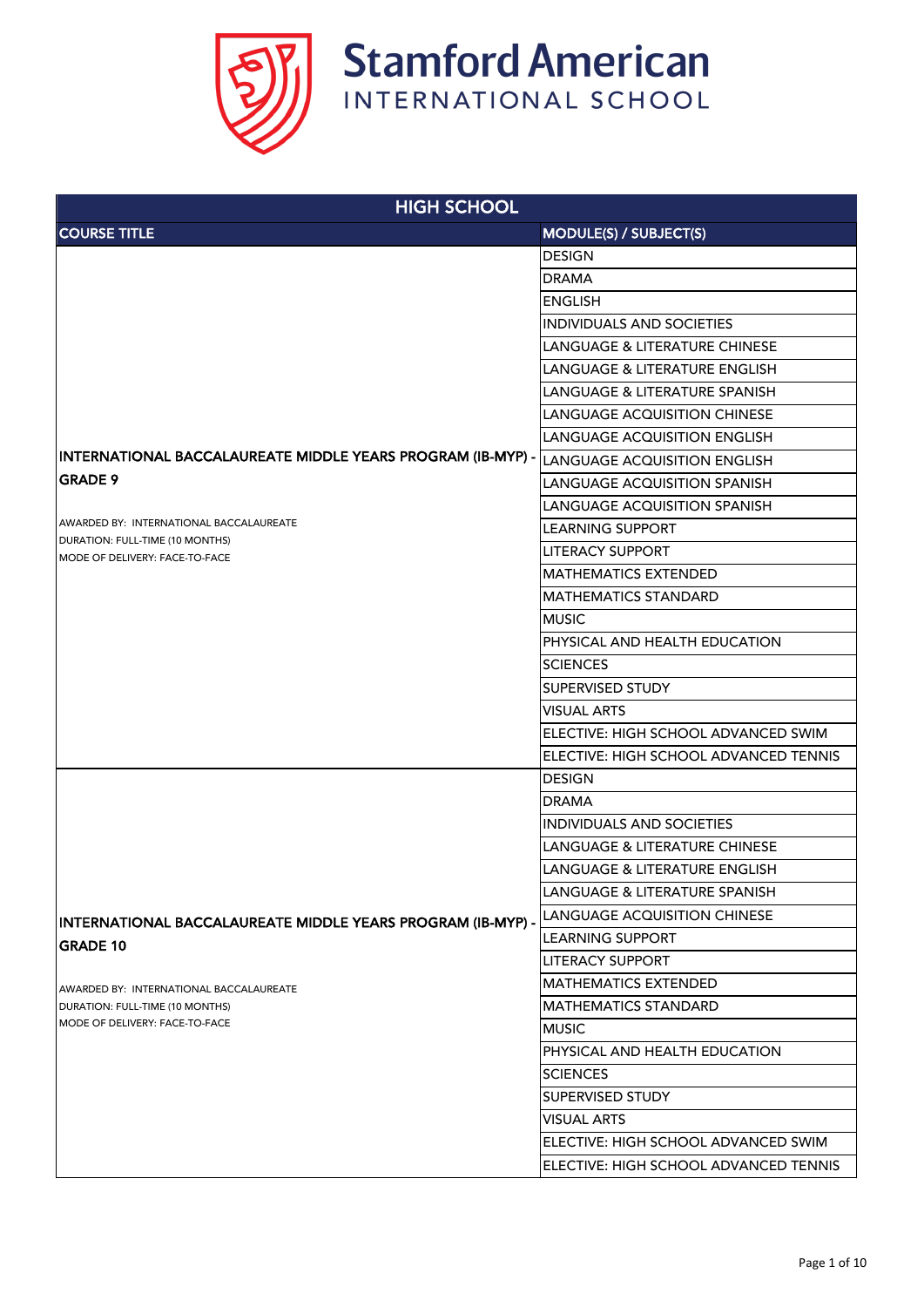

| <b>HIGH SCHOOL</b>                                                           |                                            |
|------------------------------------------------------------------------------|--------------------------------------------|
| <b>COURSE TITLE</b>                                                          | <b>MODULE(S) / SUBJECT(S)</b>              |
|                                                                              | AP COMPARATIVE GOVERNMENT AND              |
|                                                                              | <b>POLITICS</b>                            |
|                                                                              | AP COMPUTER SCIENCE PRINCIPLES             |
| ADVANCED PLACEMENT PROGRAM (AP) - GRADE 10                                   | AP ENGLISH LANGUAGE AND COMPOSITION        |
|                                                                              | <b>AP HUMAN GEOGRAPHY</b>                  |
| LAWARDED BY: COLLEGE BOARD                                                   | <b>AP MICROECONOMICS</b>                   |
| DURATION: FULL-TIME (10 MONTHS)                                              | <b>AP PSYCHOLOGY</b>                       |
| MODE OF DELIVERY: FACE-TO-FACE                                               | AP US GOVERNMENT AND POLITICS              |
|                                                                              | <b>AP WORLD HISTORY</b>                    |
|                                                                              | ELECTIVE: HIGH SCHOOL ADVANCED SWIM        |
|                                                                              | ELECTIVE: HIGH SCHOOL ADVANCED TENNIS      |
|                                                                              | <b>AP BIOLOGY</b>                          |
|                                                                              | <b>AP CALCULUS AB</b>                      |
|                                                                              | <b>AP CALCULUS BC</b>                      |
|                                                                              | AP CHINESE LANGUAGE AND CULTURE            |
|                                                                              | AP COMPARATIVE GOVERNMENT AND              |
|                                                                              | <b>POLITICS</b>                            |
|                                                                              | <b>AP COMPUTER SCIENCE A</b>               |
|                                                                              | AP COMPUTER SCIENCE PRINCIPLES             |
|                                                                              | <b>AP ENGLISH LANGUAGE AND COMPOSITION</b> |
|                                                                              | AP ENGLISH LITERATURE AND COMPOSITION      |
|                                                                              | AP ENVIRONMENTAL SCIENCE                   |
|                                                                              | <b>AP HUMAN GEOGRAPHY</b>                  |
| <b>STAMFORD AMERICAN INTERNATIONAL SCHOOL COLLEGE</b>                        | <b>AP MACROECONOMICS</b>                   |
| PREPARATORY DIPLOMA (HIGH SCHOOL) - GRADE 11                                 | AP MICROECONOMICS                          |
|                                                                              | AP PHYSICS 1                               |
| AWARDED BY: INTERNATIONAL BACCALAUREATE, COLLEGE BOARD AND STAMFORD AMERICAN | <b>AP PHYSICS C</b>                        |
| <b>INTERNATIONAL SCHOOL</b>                                                  | <b>AP PSYCHOLOGY</b>                       |
| DURATION: FULL-TIME (10 MONTHS)                                              | AP SPANISH LANGUAGE AND CULTURE            |
| <b>IMODE OF DELIVERY: FACE-TO-FACE</b>                                       | <b>AP STATISTICS</b>                       |
|                                                                              | <b>AP STUDIO ART</b>                       |
|                                                                              | AP UNITED STATES GOVERNMENT AND            |
|                                                                              | <b>POLITICS</b>                            |
|                                                                              | <b>AP US HISTORY</b>                       |
|                                                                              | <b>AP WORLD HISTORY</b>                    |
|                                                                              | <b>CONTEMPORARY ENGLISH 11</b>             |
|                                                                              | <b>CONTEMPORARY ENGLISH 11M</b>            |
|                                                                              | <b>GLOBAL PERSPECTIVES</b>                 |
|                                                                              | <b>HUMAN GEOGRAPHY</b>                     |
|                                                                              | <b>IBDP BIOLOGY HL</b>                     |
|                                                                              | <b>IBDP BIOLOGY SL</b>                     |
|                                                                              | <b>IBDP BUSINESS AND MANAGEMENT HL</b>     |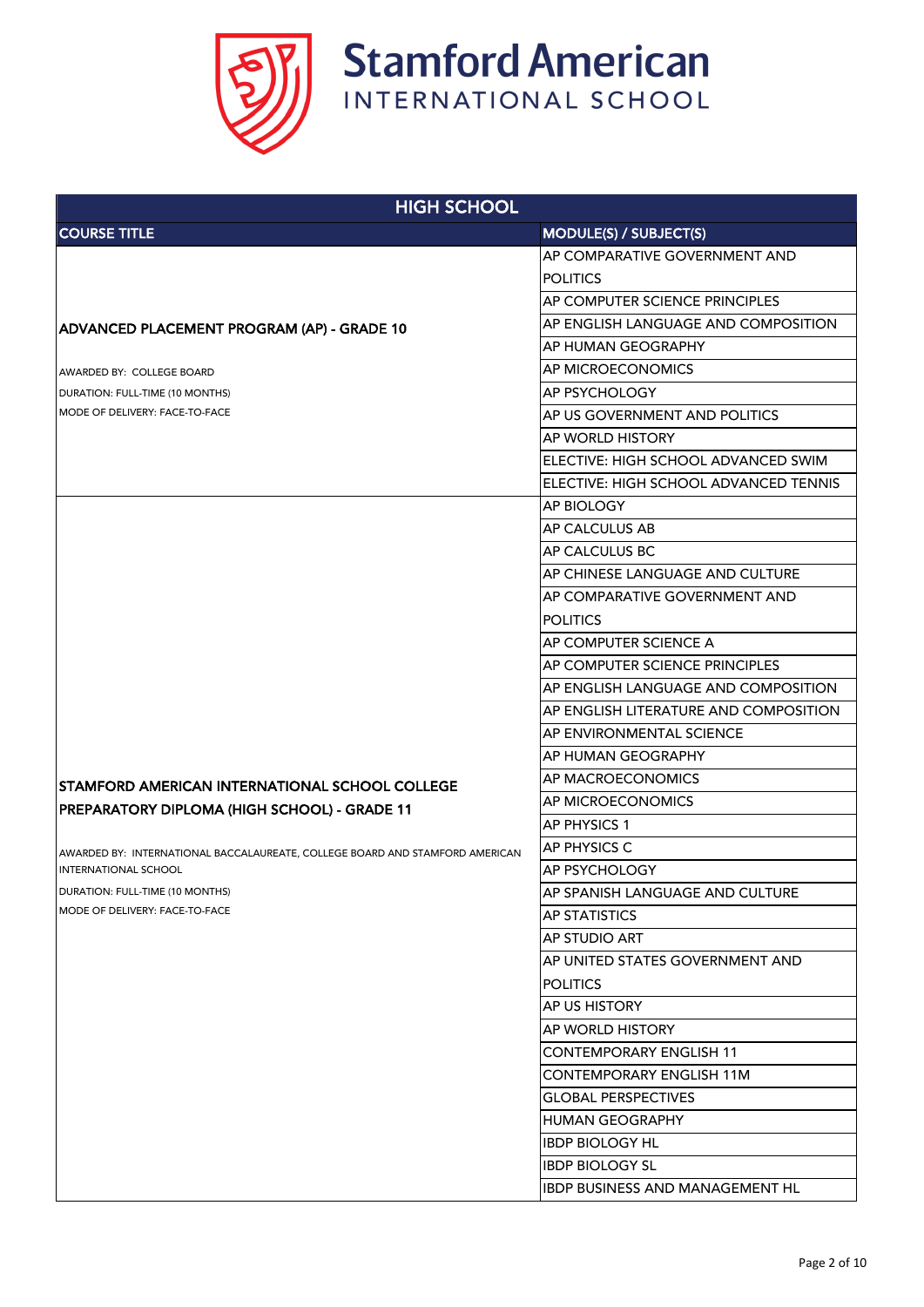

| <b>HIGH SCHOOL</b>                                                                                          |                                                |
|-------------------------------------------------------------------------------------------------------------|------------------------------------------------|
| <b>COURSE TITLE</b>                                                                                         | MODULE(S) / SUBJECT(S)                         |
|                                                                                                             | <b>IBDP BUSINESS AND MANAGEMENT SL</b>         |
|                                                                                                             | <b>IBDP CHEMISTRY HL</b>                       |
|                                                                                                             | <b>IBDP CHEMISTRY SL</b>                       |
|                                                                                                             | IBDP CHINESE A: LANGUAGE AND LITERATURE        |
|                                                                                                             | HL                                             |
|                                                                                                             | IBDP CHINESE A: LANGUAGE AND LITERATURE        |
|                                                                                                             | <b>SL</b>                                      |
|                                                                                                             | <b>IBDP CHINESE B - MANDARIN HL</b>            |
|                                                                                                             | <b>IBDP CHINESE B - MANDARIN SL</b>            |
|                                                                                                             | <b>IBDP CREATIVITY ACTIVITY SERVICE (CAS)</b>  |
|                                                                                                             | <b>IBDP DESIGN TECHNOLOGY HL</b>               |
|                                                                                                             | <b>IBDP DESIGN TECHNOLOGY SL</b>               |
|                                                                                                             | <b>IBDP ECONOMICS HL</b>                       |
|                                                                                                             | <b>IBDP ECONOMICS SL</b>                       |
|                                                                                                             | IBDP ENGLISH A: LANGUAGE AND LITERATURE        |
|                                                                                                             | <b>HL</b>                                      |
| ISTAMFORD AMERICAN INTERNATIONAL SCHOOL COLLEGE                                                             | <b>IBDP ENGLISH A: LANGUAGE AND LITERATURE</b> |
| PREPARATORY DIPLOMA (HIGH SCHOOL) - GRADE 11                                                                | <b>SL</b>                                      |
|                                                                                                             | <b>IBDP ENGLISH A: LITERATURE HL</b>           |
| AWARDED BY: INTERNATIONAL BACCALAUREATE, COLLEGE BOARD AND STAMFORD AMERICAN<br><b>INTERNATIONAL SCHOOL</b> | <b>IBDP ENGLISH A: LITERATURE SL</b>           |
| DURATION: FULL-TIME (10 MONTHS)                                                                             | <b>IBDP ENGLISH B HL</b>                       |
| MODE OF DELIVERY: FACE-TO-FACE                                                                              | <b>IBDP ENGLISH B SL</b>                       |
|                                                                                                             | <b>IBDP EXTENDED ESSAY (EE)</b>                |
|                                                                                                             | <b>IBDP HISTORY OF ASIA AND OCEANIA HL</b>     |
|                                                                                                             | <b>IBDP HISTORY OF ASIA AND OCEANIA SL</b>     |
|                                                                                                             | IBDP LANGUAGE A: SELF-TAUGHT LITERATURE        |
|                                                                                                             | <b>SL</b>                                      |
|                                                                                                             | <b>IBDP MANDARIN AB INITIO SL</b>              |
|                                                                                                             | <b>IBDP MATHEMATICS: ANALYSIS &amp;</b>        |
|                                                                                                             | <b>APPROACHES HL</b>                           |
|                                                                                                             | <b>IBDP MATHEMATICS: ANALYSIS &amp;</b>        |
|                                                                                                             | <b>APPROACHES SL</b>                           |
|                                                                                                             | <b>IBDP MATHEMATICS: APPLICATIONS &amp;</b>    |
|                                                                                                             | <b>INTERPRETATIONS HL</b>                      |
|                                                                                                             | <b>IBDP MATHEMATICS: APPLICATIONS &amp;</b>    |
|                                                                                                             | <b>INTERPRETATIONS SL</b>                      |
|                                                                                                             | <b>IBDP MUSIC HL</b>                           |
|                                                                                                             | <b>IBDP MUSIC SL</b>                           |
|                                                                                                             | <b>IBDP PHYSICS HL</b>                         |
|                                                                                                             | <b>IBDP PHYSICS SL</b>                         |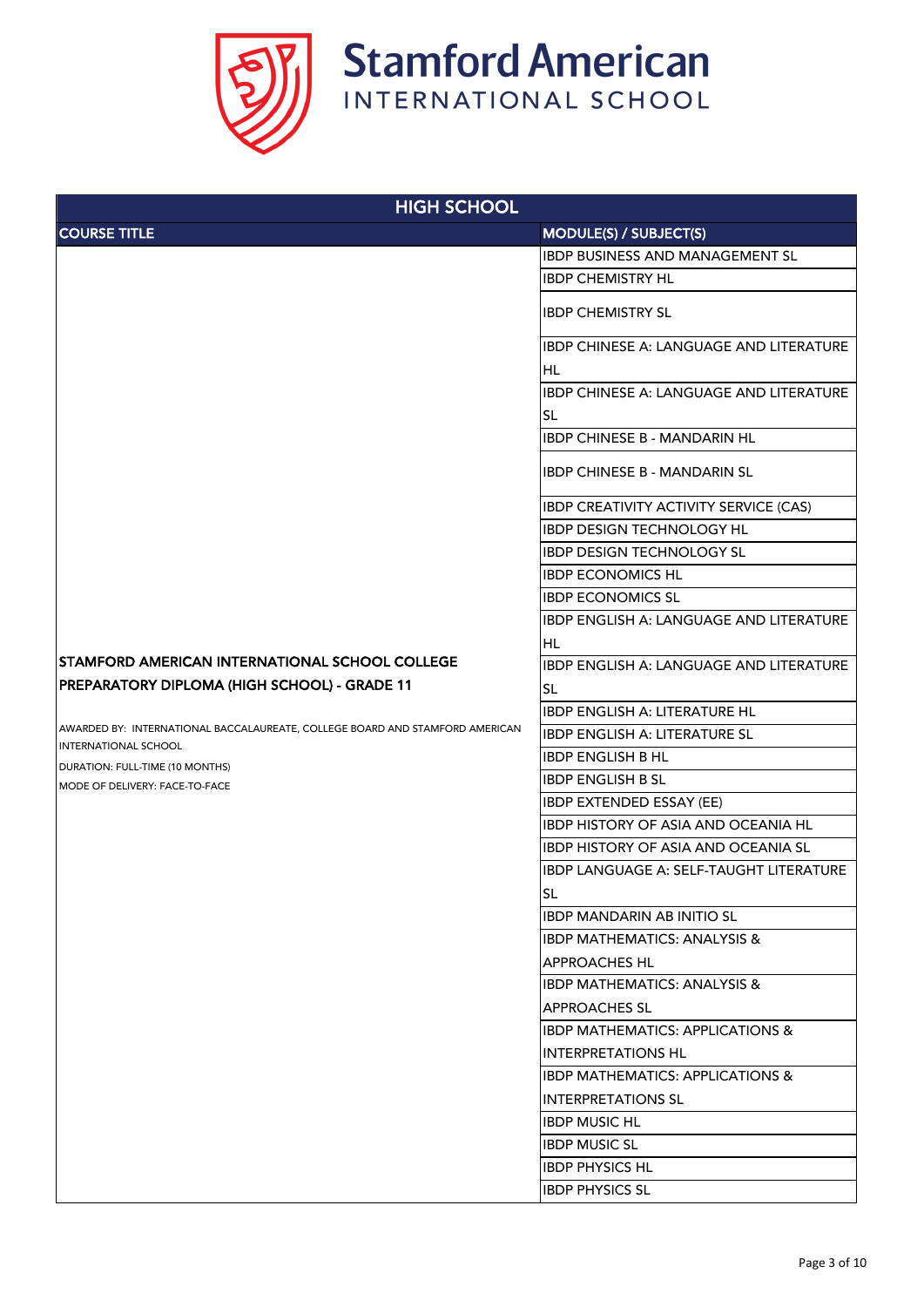

| <b>HIGH SCHOOL</b>                                                           |                                                |
|------------------------------------------------------------------------------|------------------------------------------------|
| <b>COURSE TITLE</b>                                                          | <b>MODULE(S) / SUBJECT(S)</b>                  |
|                                                                              | <b>IBDP PSYCHOLOGY HL</b>                      |
|                                                                              | <b>IBDP PSYCHOLOGY SL</b>                      |
|                                                                              | IBDP SPANISH A: LANGUAGE AND LITERATURE        |
|                                                                              | <b>HL</b>                                      |
|                                                                              | <b>IBDP SPANISH A: LANGUAGE AND LITERATURE</b> |
|                                                                              | <b>SL</b>                                      |
|                                                                              | <b>IBDP SPANISH AB INITIO SL</b>               |
|                                                                              | <b>IBDP SPANISH B HL</b>                       |
|                                                                              | <b>IBDP SPANISH B SL</b>                       |
|                                                                              | IBDP SPORTS, EXERCISE AND HEALTH SCIENCE       |
|                                                                              | <b>HL</b>                                      |
|                                                                              | IBDP SPORTS, EXERCISE AND HEALTH SCIENCE       |
|                                                                              | <b>SL</b>                                      |
|                                                                              | <b>IBDP STUDY PERIOD</b>                       |
|                                                                              | <b>IBDP THEATRE HL</b>                         |
|                                                                              | <b>IBDP THEATRE SL</b>                         |
|                                                                              | <b>IBDP THEORY OF KNOWLEDGE (TOK)</b>          |
| <b>STAMFORD AMERICAN INTERNATIONAL SCHOOL COLLEGE</b>                        | <b>IBDP VISUAL ARTS HL</b>                     |
| PREPARATORY DIPLOMA (HIGH SCHOOL) - GRADE 11                                 | <b>IBDP VISUAL ARTS SL</b>                     |
|                                                                              | <b>LEARNING SUPPORT</b>                        |
| AWARDED BY: INTERNATIONAL BACCALAUREATE, COLLEGE BOARD AND STAMFORD AMERICAN | <b>PRECALCULUS (PREAP)</b>                     |
| <b>IINTERNATIONAL SCHOOL</b>                                                 | <b>REAL WORLD SCIENCE</b>                      |
| DURATION: FULL-TIME (10 MONTHS)<br>MODE OF DELIVERY: FACE-TO-FACE            | <b>SPANISH DELE - A1</b>                       |
|                                                                              | <b>SPANISH DELE - A2</b>                       |
|                                                                              | <b>SPANISH DELE - B1</b>                       |
|                                                                              | <b>SPORTS MANAGEMENT &amp; OUTDOOR</b>         |
|                                                                              | <b>EDUCATION</b>                               |
|                                                                              | <b>STAMFORD ART FOUNDATION</b>                 |
|                                                                              | <b>SUPERVISED STUDY</b>                        |
|                                                                              | ELECTIVE: HIGH SCHOOL ADVANCED SWIM            |
|                                                                              | ELECTIVE: HIGH SCHOOL ADVANCED TENNIS          |
|                                                                              | <b>BTEC DIPLOMA-MODULE A: EXPLORING &amp;</b>  |
|                                                                              | <b>DEVELOPING ART &amp; DESIGN SKILLS</b>      |
|                                                                              | BTEC DIPLOMA-MODULE B: ADVANCING               |
|                                                                              | <b>CREATIVE PRACTICE</b>                       |
|                                                                              | <b>BTEC FOUNDATION DIPLOMA-MODULE A:</b>       |
|                                                                              | PERFORMING ARTS SKILLS DEVELOPMENT             |
|                                                                              | <b>BTEC FOUNDATION DIPLOMA-MODULE F: THE</b>   |
|                                                                              | <b>GLOBAL PERFORMING ARTS INDUSTRY</b>         |
|                                                                              | BTEC Diploma-Music - Module A: Music Skills    |
|                                                                              | Development                                    |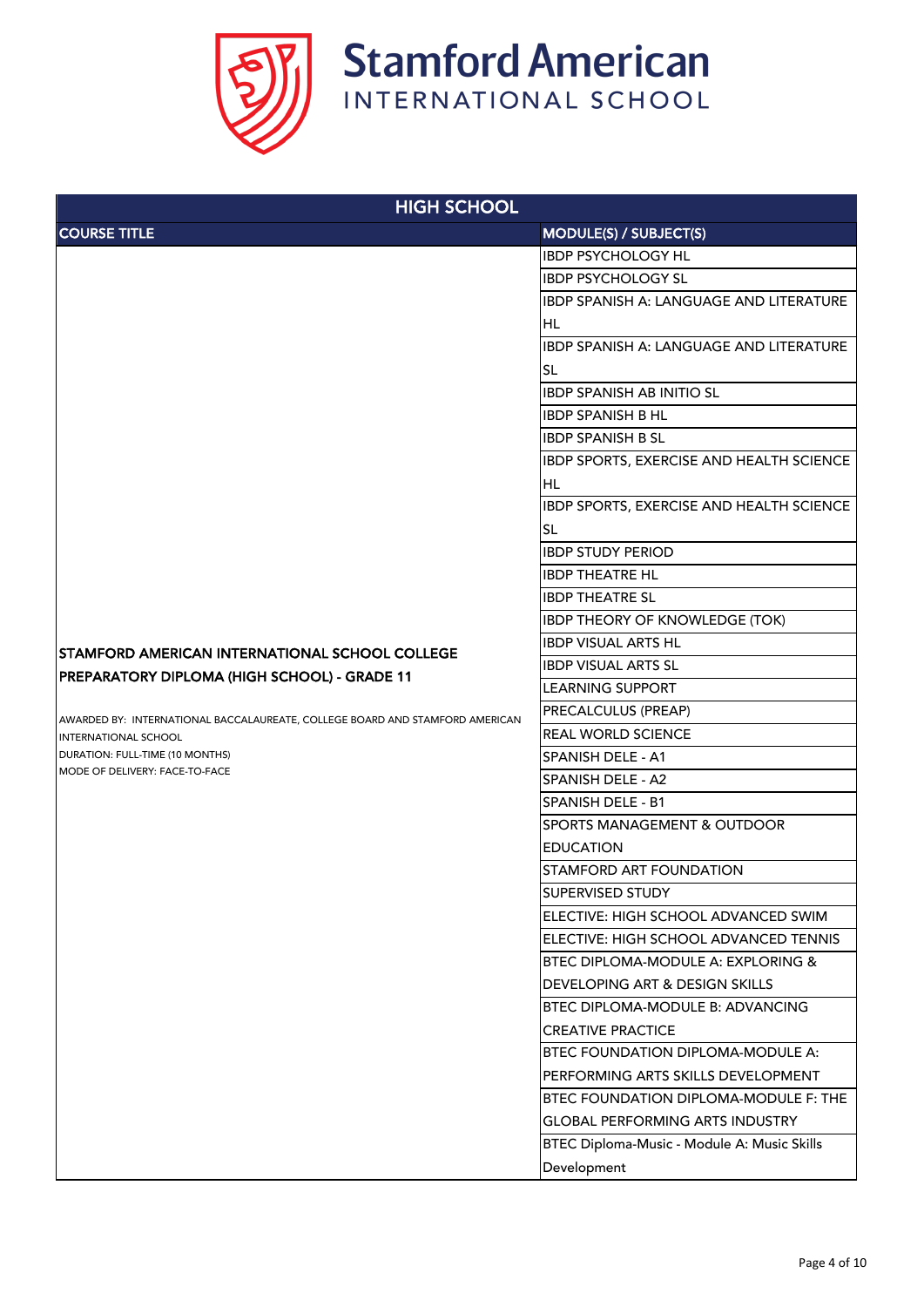

| <b>HIGH SCHOOL</b>                                                           |                                                     |
|------------------------------------------------------------------------------|-----------------------------------------------------|
| <b>COURSE TITLE</b>                                                          | MODULE(S) / SUBJECT(S)                              |
|                                                                              | BTEC Diploma-Music - Module C: The Global           |
|                                                                              | Music Industry                                      |
|                                                                              | BTEC Extended Diploma-Music - Module A: Music       |
|                                                                              | <b>Skills Development</b>                           |
|                                                                              | BTEC Extended Diploma-Music - Module C: The         |
|                                                                              | <b>Global Music Industry</b>                        |
|                                                                              | <b>BTEC Foundation Diploma-Music - Module A:</b>    |
|                                                                              | <b>Music Skills Development</b>                     |
|                                                                              | BTEC Foundation Diploma-Music - Module C: The       |
|                                                                              | <b>Global Music Industry</b>                        |
|                                                                              | BTEC Subsidiary Diploma-Music - Module A:           |
|                                                                              | Music Skills Development                            |
|                                                                              | BTEC Subsidiary Diploma-Music - Module C: The       |
|                                                                              | <b>Global Music Industry</b>                        |
|                                                                              | BTEC Diploma-Sport, Fitness Instructing and         |
|                                                                              | Personal Training - Unit 1: Health, Wellbeing and   |
|                                                                              | Sport                                               |
| STAMFORD AMERICAN INTERNATIONAL SCHOOL COLLEGE                               | BTEC Diploma-Sport, Fitness Instructing and         |
| PREPARATORY DIPLOMA (HIGH SCHOOL) - GRADE 11                                 | Personal Training - Unit 2: Careers in the Sport    |
|                                                                              | and Active Leisure Industry                         |
| AWARDED BY: INTERNATIONAL BACCALAUREATE, COLLEGE BOARD AND STAMFORD AMERICAN | BTEC Diploma-Sport, Fitness Instructing and         |
| <b>INTERNATIONAL SCHOOL</b>                                                  | Personal Training - Unit 5: Self-Employment in      |
| DURATION: FULL-TIME (10 MONTHS)                                              | Sport and Physical Activity                         |
| MODE OF DELIVERY: FACE-TO-FACE                                               | BTEC Diploma-Sport, Fitness Instructing and         |
|                                                                              | Personal Training - Unit 6: Exercise and Fitness    |
|                                                                              | <b>Skills Development</b>                           |
|                                                                              | BTEC Diploma-Sport, Fitness Instructing and         |
|                                                                              | Personal Training - Unit 8: Anatomy and             |
|                                                                              | Physiology for Exercise and Physical Activity       |
|                                                                              | BTEC Diploma-Sport, Fitness Instructing and         |
|                                                                              | Personal Training - Unit 9: Nutrition for Physical  |
|                                                                              | <b>Activity and Exercise</b>                        |
|                                                                              | <b>BTEC Extended Diploma-Sport, Fitness</b>         |
|                                                                              | Instructing and Personal Training - Unit 1: Health, |
|                                                                              | <b>Wellbeing and Sport</b>                          |
|                                                                              | <b>BTEC Extended Diploma-Sport, Fitness</b>         |
|                                                                              | Instructing and Personal Training - Unit 2: Careers |
|                                                                              | in the Sport and Active Leisure Industry            |
|                                                                              | <b>BTEC Extended Diploma-Sport, Fitness</b>         |
|                                                                              | Instructing and Personal Training - Unit 5: Self-   |
|                                                                              | <b>Employment in Sport and Physical Activity</b>    |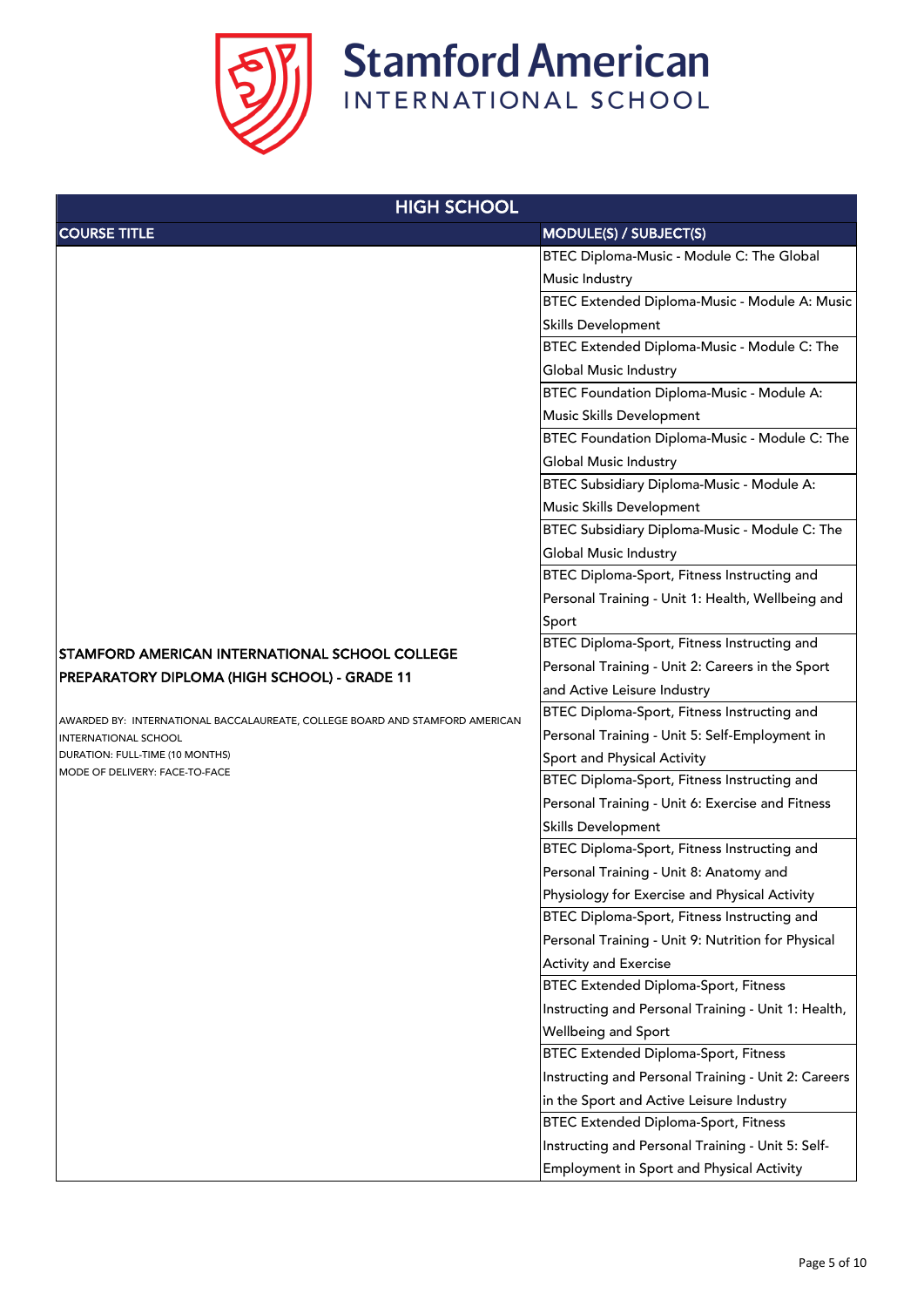

| <b>HIGH SCHOOL</b>                                                                               |                                                       |
|--------------------------------------------------------------------------------------------------|-------------------------------------------------------|
| <b>COURSE TITLE</b>                                                                              | <b>MODULE(S) / SUBJECT(S)</b>                         |
|                                                                                                  | <b>BTEC Extended Diploma-Sport, Fitness</b>           |
|                                                                                                  | Instructing and Personal Training - Unit 6: Exercise  |
|                                                                                                  | and Fitness Skills Development                        |
|                                                                                                  | <b>BTEC Extended Diploma-Sport, Fitness</b>           |
|                                                                                                  | Instructing and Personal Training - Unit 8:           |
|                                                                                                  | Anatomy and Physiology for Exercise and Physical      |
|                                                                                                  | Activity                                              |
|                                                                                                  | <b>BTEC Extended Diploma-Sport, Fitness</b>           |
|                                                                                                  | Instructing and Personal Training - Unit 9:           |
|                                                                                                  | Nutrition for Physical Activity and Exercise          |
| STAMFORD AMERICAN INTERNATIONAL SCHOOL COLLEGE                                                   | <b>BTEC Foundation Diploma-Sport and Fitness</b>      |
| PREPARATORY DIPLOMA (HIGH SCHOOL) - GRADE 11                                                     | Instructing - Unit 1: Health, Wellbeing and Sport     |
|                                                                                                  | <b>BTEC Foundation Diploma-Sport and Fitness</b>      |
| AWARDED BY: INTERNATIONAL BACCALAUREATE, COLLEGE BOARD AND STAMFORD AMERICAN                     | Instructing - Unit 2: Careers in the Sport and        |
| <b>INTERNATIONAL SCHOOL</b>                                                                      | <b>Active Leisure Industry</b>                        |
| DURATION: FULL-TIME (10 MONTHS)                                                                  | <b>BTEC Foundation Diploma-Sport and Fitness</b>      |
| MODE OF DELIVERY: FACE-TO-FACE                                                                   | Instructing - Unit 5: Self-Employment in Sport and    |
|                                                                                                  | <b>Physical Activity</b>                              |
|                                                                                                  | <b>BTEC Foundation Diploma-Sport and Fitness</b>      |
|                                                                                                  | Instructing - Unit 6: Exercise and Fitness Skills     |
|                                                                                                  | Development                                           |
|                                                                                                  | <b>BTEC Foundation Diploma-Sport and Fitness</b>      |
|                                                                                                  | Instructing - Unit 8: Anatomy and Physiology for      |
|                                                                                                  | <b>Exercise and Physical Activity</b>                 |
|                                                                                                  | <b>BTEC Foundation Diploma-Sport and Fitness</b>      |
|                                                                                                  | Instructing - Unit 9: Nutrition for Physical Activity |
|                                                                                                  | and Exercise                                          |
|                                                                                                  | <b>AP BIOLOGY</b>                                     |
|                                                                                                  | <b>AP CALCULUS AB</b>                                 |
|                                                                                                  | <b>AP CALCULUS BC</b>                                 |
|                                                                                                  | AP CHINESE LANGUAGE AND CULTURE                       |
| STAMFORD AMERICAN INTERNATIONAL SCHOOL COLLEGE                                                   | AP CHINESE LANGUAGE AND CULTURE                       |
| PREPARATORY DIPLOMA (HIGH SCHOOL) - GRADE 12                                                     | AP COMPARATIVE GOVERNMENT AND                         |
|                                                                                                  | <b>POLITICS</b>                                       |
| AWARDED BY: INTERNATIONAL BACCALAUREATE, COLLEGE BOARD AND STAMFORD AMERICAN                     | <b>AP COMPUTER SCIENCE A</b>                          |
| <b>INTERNATIONAL SCHOOL</b><br>DURATION: FULL-TIME (10 MONTHS)<br>MODE OF DELIVERY: FACE-TO-FACE | AP COMPUTER SCIENCE PRINCIPLES                        |
|                                                                                                  | AP ENGLISH LANGUAGE AND COMPOSITION                   |
|                                                                                                  | AP ENGLISH LITERATURE AND COMPOSITION                 |
|                                                                                                  | AP ENVIRONMENTAL SCIENCE                              |
|                                                                                                  | <b>AP HUMAN GEOGRAPHY</b>                             |
|                                                                                                  | <b>AP MACROECONOMICS</b>                              |
|                                                                                                  | AP MICROECONOMICS                                     |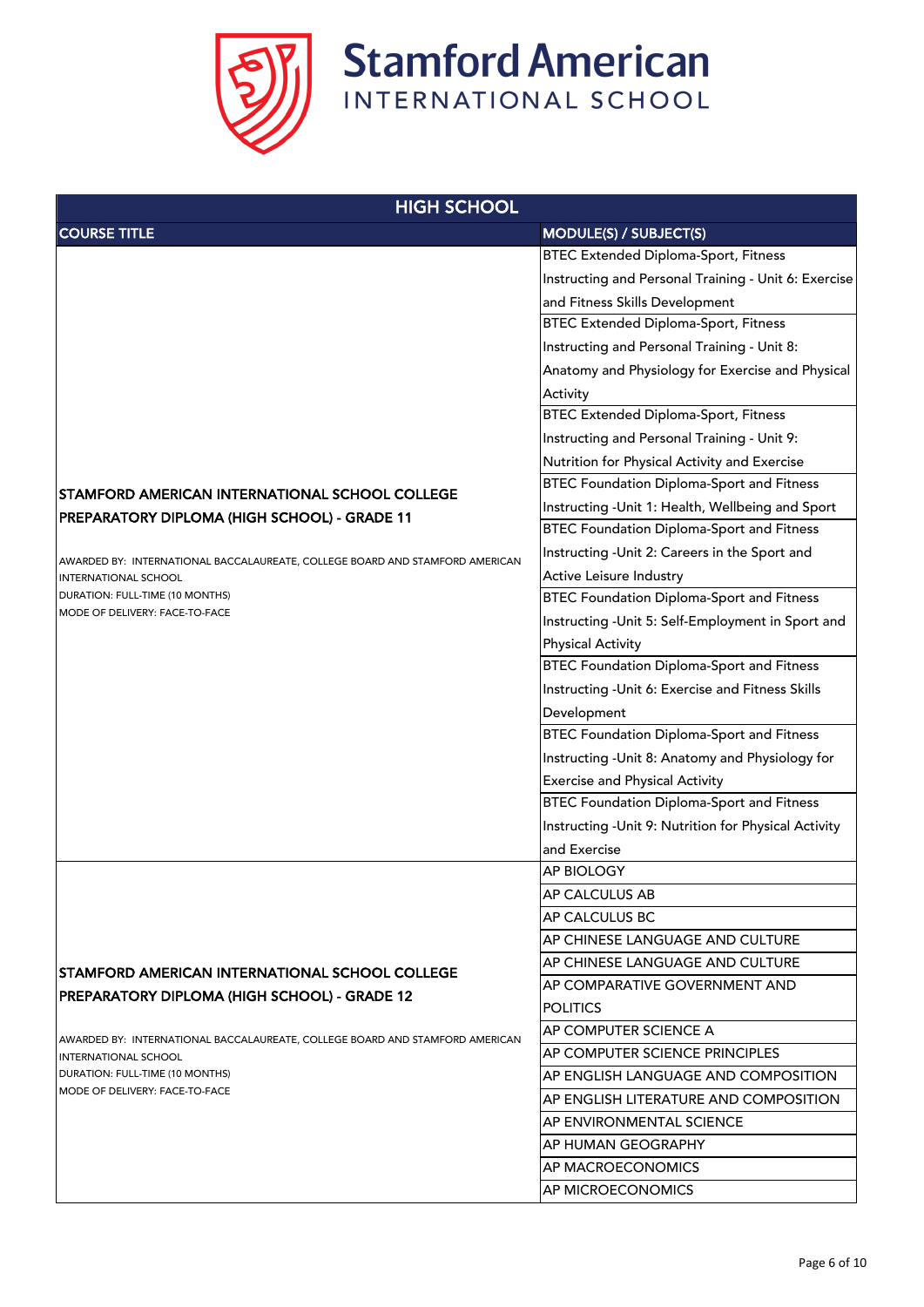

| <b>HIGH SCHOOL</b>                                                           |                                                |
|------------------------------------------------------------------------------|------------------------------------------------|
| <b>COURSE TITLE</b>                                                          | MODULE(S) / SUBJECT(S)                         |
|                                                                              | <b>AP PHYSICS 1</b>                            |
|                                                                              | <b>AP PHYSICS C</b>                            |
|                                                                              | <b>AP PSYCHOLOGY</b>                           |
|                                                                              | <b>AP SPANISH LANGUAGE AND CULTURE</b>         |
|                                                                              | <b>AP STATISTICS</b>                           |
|                                                                              | <b>AP STUDIO ART</b>                           |
|                                                                              | AP UNITED STATES GOVERNMENT AND                |
|                                                                              | <b>POLITICS</b>                                |
|                                                                              | <b>AP US HISTORY</b>                           |
|                                                                              | <b>AP WORLD HISTORY</b>                        |
|                                                                              | <b>CONTEMPORARY ENGLISH 12</b>                 |
|                                                                              | <b>CONTEMPORARY ENGLISH 12M</b>                |
|                                                                              | <b>GLOBAL PERSPECTIVES</b>                     |
|                                                                              | <b>HUMAN GEOGRAPHY</b>                         |
|                                                                              | <b>IBDP BIOLOGY HL</b>                         |
|                                                                              | <b>IBDP BIOLOGY SL</b>                         |
|                                                                              | <b>IBDP BUSINESS AND MANAGEMENT HL</b>         |
| <b>STAMFORD AMERICAN INTERNATIONAL SCHOOL COLLEGE</b>                        | <b>IBDP BUSINESS AND MANAGEMENT SL</b>         |
| PREPARATORY DIPLOMA (HIGH SCHOOL) - GRADE 12                                 | <b>IBDP CHEMISTRY HL</b>                       |
|                                                                              | <b>IBDP CHEMISTRY SL</b>                       |
| AWARDED BY: INTERNATIONAL BACCALAUREATE, COLLEGE BOARD AND STAMFORD AMERICAN | <b>IBDP CHINESE A: LANGUAGE AND LITERATURE</b> |
| INTERNATIONAL SCHOOL<br>DURATION: FULL-TIME (10 MONTHS)                      | <b>HL</b>                                      |
| MODE OF DELIVERY: FACE-TO-FACE                                               | <b>IBDP CHINESE A: LANGUAGE AND LITERATURE</b> |
|                                                                              | <b>SL</b>                                      |
|                                                                              | <b>IBDP CHINESE B - MANDARIN HL</b>            |
|                                                                              | <b>IBDP CHINESE B - MANDARIN SL</b>            |
|                                                                              | <b>IBDP CREATIVITY ACTIVITY SERVICE (CAS)</b>  |
|                                                                              | <b>IBDP DESIGN TECHNOLOGY HL</b>               |
|                                                                              | <b>IBDP DESIGN TECHNOLOGY SL</b>               |
|                                                                              | <b>IBDP ECONOMICS HL</b>                       |
|                                                                              | <b>IBDP ECONOMICS SL</b>                       |
|                                                                              | IBDP ENGLISH A: LANGUAGE AND LITERATURE        |
|                                                                              | HL.                                            |
|                                                                              | <b>IBDP ENGLISH A: LANGUAGE AND LITERATURE</b> |
|                                                                              | <b>SL</b>                                      |
|                                                                              | <b>IBDP ENGLISH A: LITERATURE HL</b>           |
|                                                                              | <b>IBDP ENGLISH A: LITERATURE SL</b>           |
|                                                                              | <b>IBDP ENGLISH B HL</b>                       |
|                                                                              | <b>IBDP ENGLISH B SL</b>                       |
|                                                                              | <b>IBDP EXTENDED ESSAY (EE)</b>                |
|                                                                              | IBDP HISTORY OF ASIA AND OCEANIA HL            |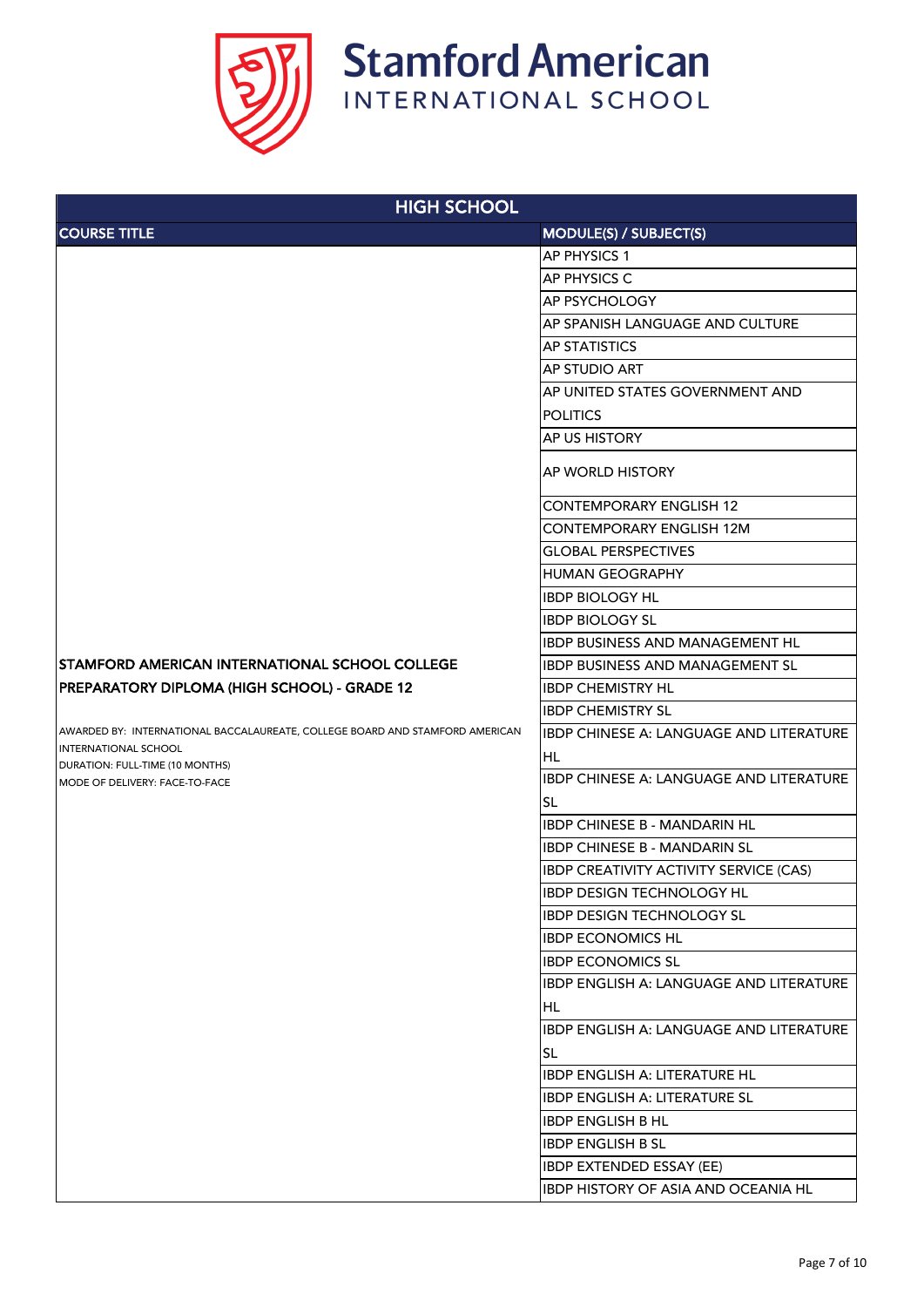

| <b>HIGH SCHOOL</b>                                                           |                                                 |
|------------------------------------------------------------------------------|-------------------------------------------------|
| <b>COURSE TITLE</b>                                                          | <b>MODULE(S) / SUBJECT(S)</b>                   |
|                                                                              | <b>IBDP HISTORY OF ASIA AND OCEANIA SL</b>      |
|                                                                              | <b>IBDP LANGUAGE A SELF-TAUGHT LITERATURE</b>   |
|                                                                              | <b>SL</b>                                       |
|                                                                              | <b>IBDP MANDARIN B SL</b>                       |
|                                                                              | <b>IBDP MATHEMATICS: ANALYSIS &amp;</b>         |
|                                                                              | <b>APPROACHES HL</b>                            |
|                                                                              | <b>IBDP MATHEMATICS: ANALYSIS &amp;</b>         |
|                                                                              | <b>APPROACHES SL</b>                            |
|                                                                              | <b>IBDP MATHEMATICS: APPLICATIONS &amp;</b>     |
|                                                                              | <b>INTERPRETATIONS HL</b>                       |
|                                                                              | <b>IBDP MATHEMATICS: APPLICATIONS &amp;</b>     |
|                                                                              | <b>INTERPRETATIONS SL</b>                       |
|                                                                              | <b>IBDP MUSIC HL</b>                            |
|                                                                              | <b>IBDP MUSIC SL</b>                            |
|                                                                              | <b>IBDP PHYSICS HL</b>                          |
|                                                                              | <b>IBDP PHYSICS SL</b>                          |
|                                                                              | <b>IBDP PSYCHOLOGY HL</b>                       |
|                                                                              | <b>IBDP PSYCHOLOGY SL</b>                       |
| STAMFORD AMERICAN INTERNATIONAL SCHOOL COLLEGE                               | <b>IBDP SPANISH A: LANGUAGE AND LITERATURE</b>  |
| PREPARATORY DIPLOMA (HIGH SCHOOL) - GRADE 12                                 | <b>HL</b>                                       |
|                                                                              | <b>IBDP SPANISH A: LANGUAGE AND LITERATURE</b>  |
| AWARDED BY: INTERNATIONAL BACCALAUREATE, COLLEGE BOARD AND STAMFORD AMERICAN | <b>SL</b>                                       |
| INTERNATIONAL SCHOOL<br>DURATION: FULL-TIME (10 MONTHS)                      | <b>IBDP SPANISH AB INITIO SL</b>                |
| MODE OF DELIVERY: FACE-TO-FACE                                               | <b>IBDP SPANISH B HL</b>                        |
|                                                                              | <b>IBDP SPANISH B SL</b>                        |
|                                                                              | IBDP SPORTS, EXERCISE AND HEALTH SCIENCE        |
|                                                                              | HL                                              |
|                                                                              | <b>IBDP SPORTS, EXERCISE AND HEALTH SCIENCE</b> |
|                                                                              | <b>SL</b>                                       |
|                                                                              | <b>IBDP STUDY PERIOD</b>                        |
|                                                                              | <b>IBDP THEATRE HL</b>                          |
|                                                                              | <b>IBDP THEATRE SL</b>                          |
|                                                                              | <b>IBDP THEORY OF KNOWLEDGE (TOK)</b>           |
|                                                                              | <b>IBDP VISUAL ARTS HL</b>                      |
|                                                                              | <b>IBDP VISUAL ARTS SL</b>                      |
|                                                                              | <b>INDEPENDENT ART STUDY</b>                    |
|                                                                              | <b>LEARNING SUPPORT</b>                         |
|                                                                              | <b>PRECALCULUS (PREAP)</b>                      |
|                                                                              | <b>REAL WORLD SCIENCE</b>                       |
|                                                                              | <b>SPANISH DELE - A1</b>                        |
|                                                                              | <b>SPANISH DELE - A2</b>                        |
|                                                                              | <b>SPANISH DELE - B1</b>                        |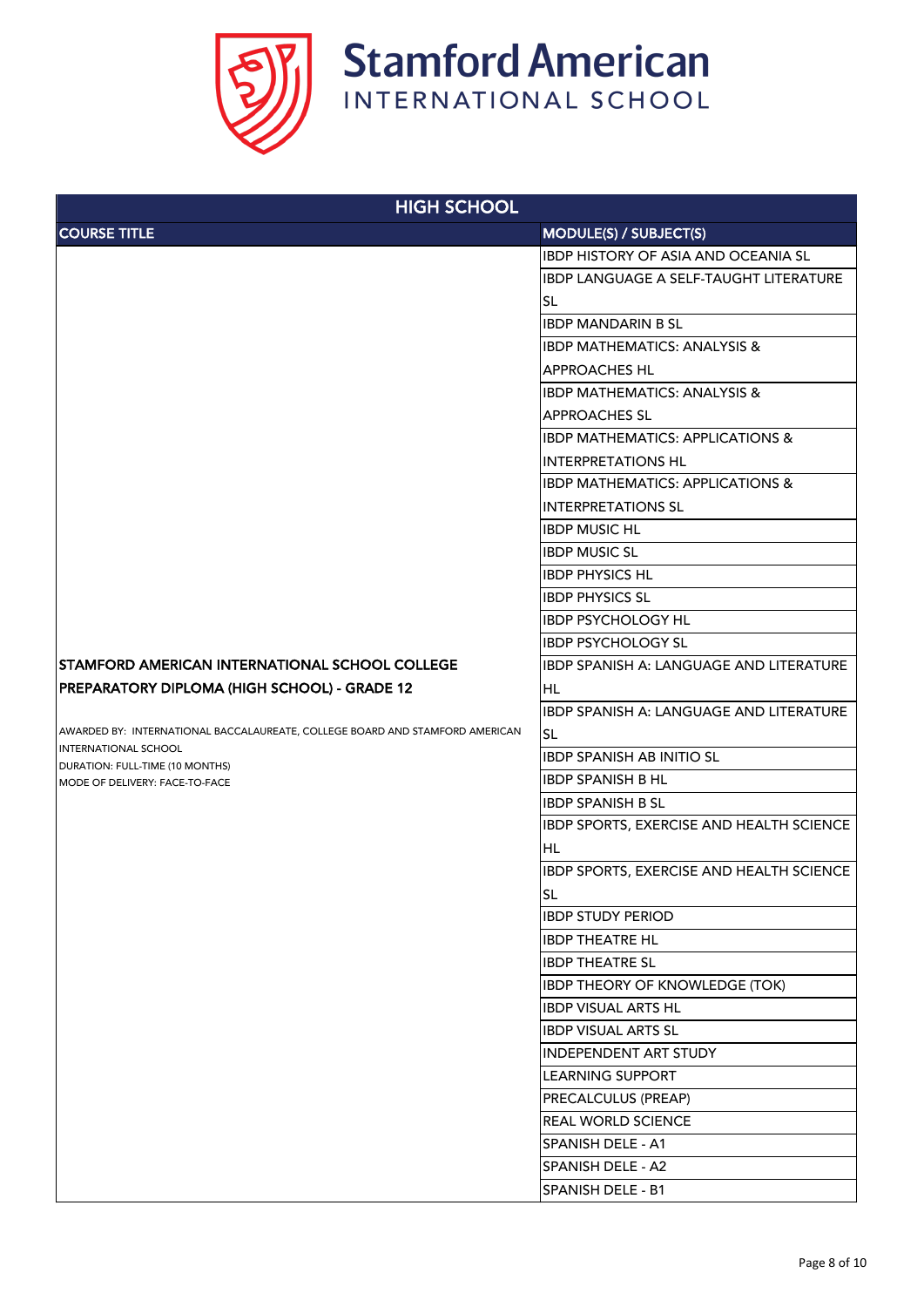

| <b>HIGH SCHOOL</b>                                                           |                                                   |
|------------------------------------------------------------------------------|---------------------------------------------------|
| <b>COURSE TITLE</b>                                                          | MODULE(S) / SUBJECT(S)                            |
|                                                                              | <b>SPORTS MANAGEMENT &amp; OUTDOOR</b>            |
|                                                                              | <b>EDUCATION</b>                                  |
|                                                                              | ELECTIVE: HIGH SCHOOL ADVANCED SWIM               |
|                                                                              | ELECTIVE: HIGH SCHOOL ADVANCED TENNIS             |
|                                                                              | <b>BTEC DIPLOMA-MODULE A: EXPLORING &amp;</b>     |
|                                                                              | <b>DEVELOPING ART &amp; DESIGN SKILLS</b>         |
|                                                                              | <b>BTEC DIPLOMA-MODULE B: ADVANCING</b>           |
|                                                                              | <b>CREATIVE PRACTICE</b>                          |
|                                                                              | <b>BTEC FOUNDATION DIPLOMA-MODULE A:</b>          |
|                                                                              | PERFORMING ARTS SKILLS DEVELOPMENT                |
|                                                                              | <b>BTEC FOUNDATION DIPLOMA-MODULE F: THE</b>      |
|                                                                              | <b>GLOBAL PERFORMING ARTS INDUSTRY</b>            |
|                                                                              | BTEC Diploma-Music - Module D: Personal Music     |
|                                                                              | Profile                                           |
|                                                                              | BTEC Diploma-Music - Module E: Collaborative      |
|                                                                              | <b>Music Project</b>                              |
|                                                                              | BTEC Extended Diploma-Music - Module D:           |
|                                                                              | <b>Personal Music Profile</b>                     |
| STAMFORD AMERICAN INTERNATIONAL SCHOOL COLLEGE                               | <b>BTEC Extended Diploma-Music -Module E:</b>     |
| PREPARATORY DIPLOMA (HIGH SCHOOL) - GRADE 12                                 | <b>Collaborative Music Project</b>                |
|                                                                              | BTEC Foundation Diploma-Music - Module D:         |
| AWARDED BY: INTERNATIONAL BACCALAUREATE, COLLEGE BOARD AND STAMFORD AMERICAN | <b>Personal Music Profile</b>                     |
| <b>INTERNATIONAL SCHOOL</b><br>DURATION: FULL-TIME (10 MONTHS)               | <b>BTEC Foundation Diploma-Music -Module E:</b>   |
| MODE OF DELIVERY: FACE-TO-FACE                                               | <b>Collaborative Music Project</b>                |
|                                                                              | BTEC Subsidiary Diploma-Music - Module D:         |
|                                                                              | <b>Personal Music Profile</b>                     |
|                                                                              | <b>BTEC Subsidiary Diploma-Music -Module E:</b>   |
|                                                                              | <b>Collaborative Music Project</b>                |
|                                                                              | BTEC Diploma-Sport, Fitness Instructing and       |
|                                                                              | Personal Training - Unit 10: Business and         |
|                                                                              | <b>Technology in Personal Training</b>            |
|                                                                              | BTEC Diploma-Sport, Fitness Instructing and       |
|                                                                              | Personal Training - Unit 25: Sports Injury        |
|                                                                              | Management                                        |
|                                                                              | BTEC Diploma-Sport, Fitness Instructing and       |
|                                                                              | Personal Training - Unit 27: Sports Psychology    |
|                                                                              | BTEC Diploma-Sport, Fitness Instructing and       |
|                                                                              | Personal Training - Unit 3: Research Project in   |
|                                                                              | Sport                                             |
|                                                                              | BTEC Diploma-Sport, Fitness Instructing and       |
|                                                                              | Personal Training - Unit 30: Organising Events in |
|                                                                              | Sport and Physical Activities                     |